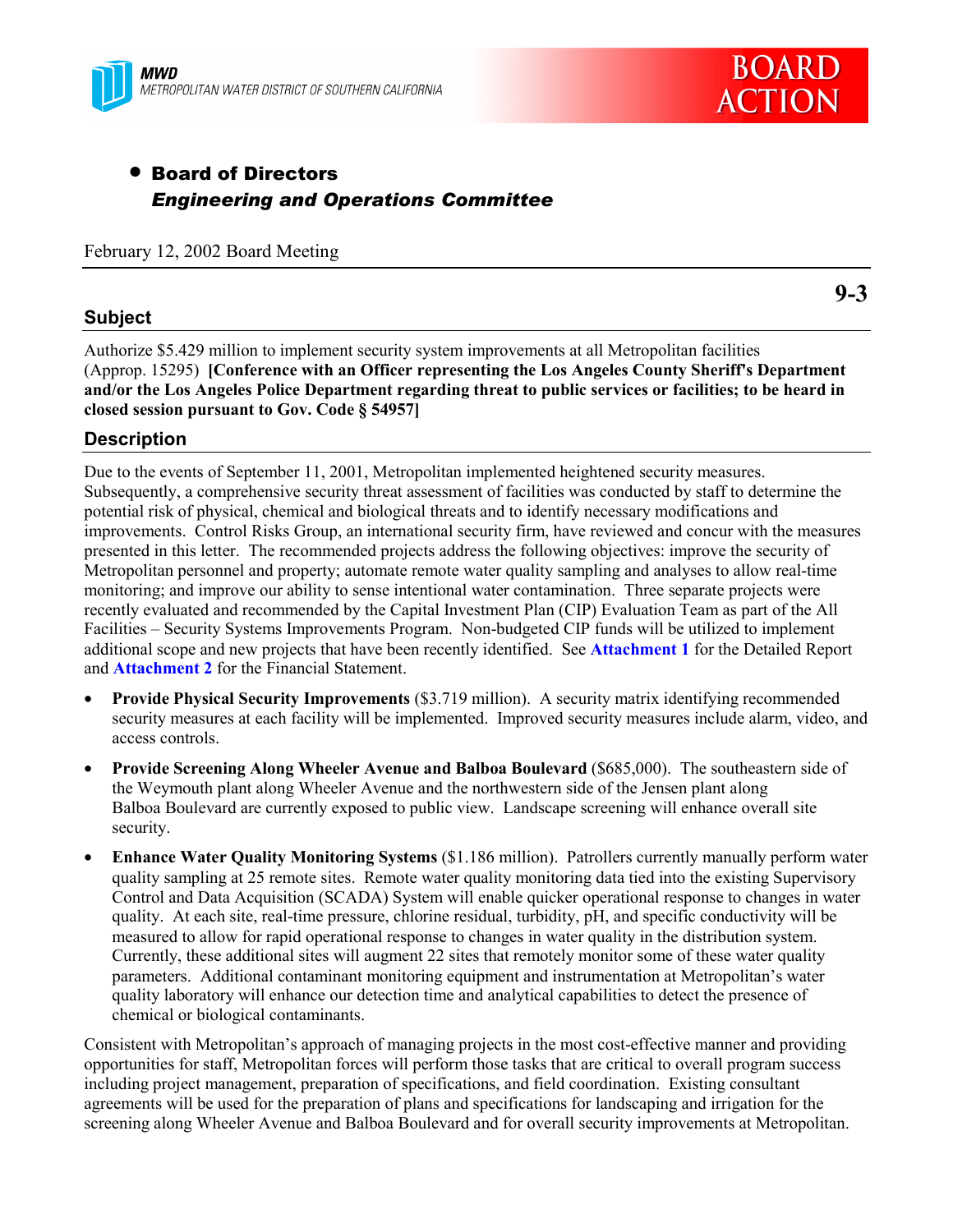## **Policy**

Metropolitan Water District Administrative Code § 5108: Capital Project Appropriation, Metropolitan Water District Administrative Code § 8113: Construction Contract Award, and Metropolitan Water District Administrative Code § 9100(b): Risk Management.

## **California Environmental Quality Act (CEQA)**

CEQA determination for Staff Recommendations:

### • **Provide Physical Security Improvements**

The proposed action is categorically exempt under the provisions of CEQA. The overall project activities involve the funding, final design, and minor alterations, reconstruction or replacement of existing public facilities along with the construction of minor appurtenant structures for enhanced security purposes with no expansion of use and no possibility of significantly impacting the physical environment. As such, the proposed action qualifies under Class 1, Class 2, and Class 3 Categorical Exemptions (Sections 15301, 15302, and 15303) of the State CEQA Guidelines.

The CEQA determination is: Determine that pursuant to CEQA, the proposed action qualifies under three Categorical Exemptions (Class 1, Section 15301; Class 2, Section 15302; and Class 3, Section 15303) of the State CEQA Guidelines.

### • **Provide Screening Along Wheeler Avenue and Balboa Boulevard**

The proposed action is categorically exempt under the provisions of CEQA. The project activity involves the funding, final design, and minor alterations (i.e., new landscaping and supporting irrigation system) in the condition of land, water, and/or vegetation which do not involve removal of healthy, mature, scenic trees. As such, the proposed action qualifies under a Class 4 Categorical Exemption (Section 15304) of the State CEQA Guidelines.

The CEQA determination is: Determine that pursuant to CEQA, the proposed action qualifies under a Categorical Exemption (Class 4, Section 15304) of the State CEQA Guidelines.

### • **Enhance Water Quality Monitoring Systems**

The proposed action is categorically exempt under the provisions of CEQA. The project activities involve the funding, final design, and minor alterations of existing public facilities as related to emergency water quality monitoring with no expansion of use and no possibility of significantly impacting the physical environment. As such, the proposed action qualifies under a Class 1 Categorical Exemption (Section 15301) of the State CEQA Guidelines.

The CEQA determination is: Determine that pursuant to CEQA, the proposed action qualifies under a Categorical Exemption (Class 1, Section 15301) of the State CEQA Guidelines.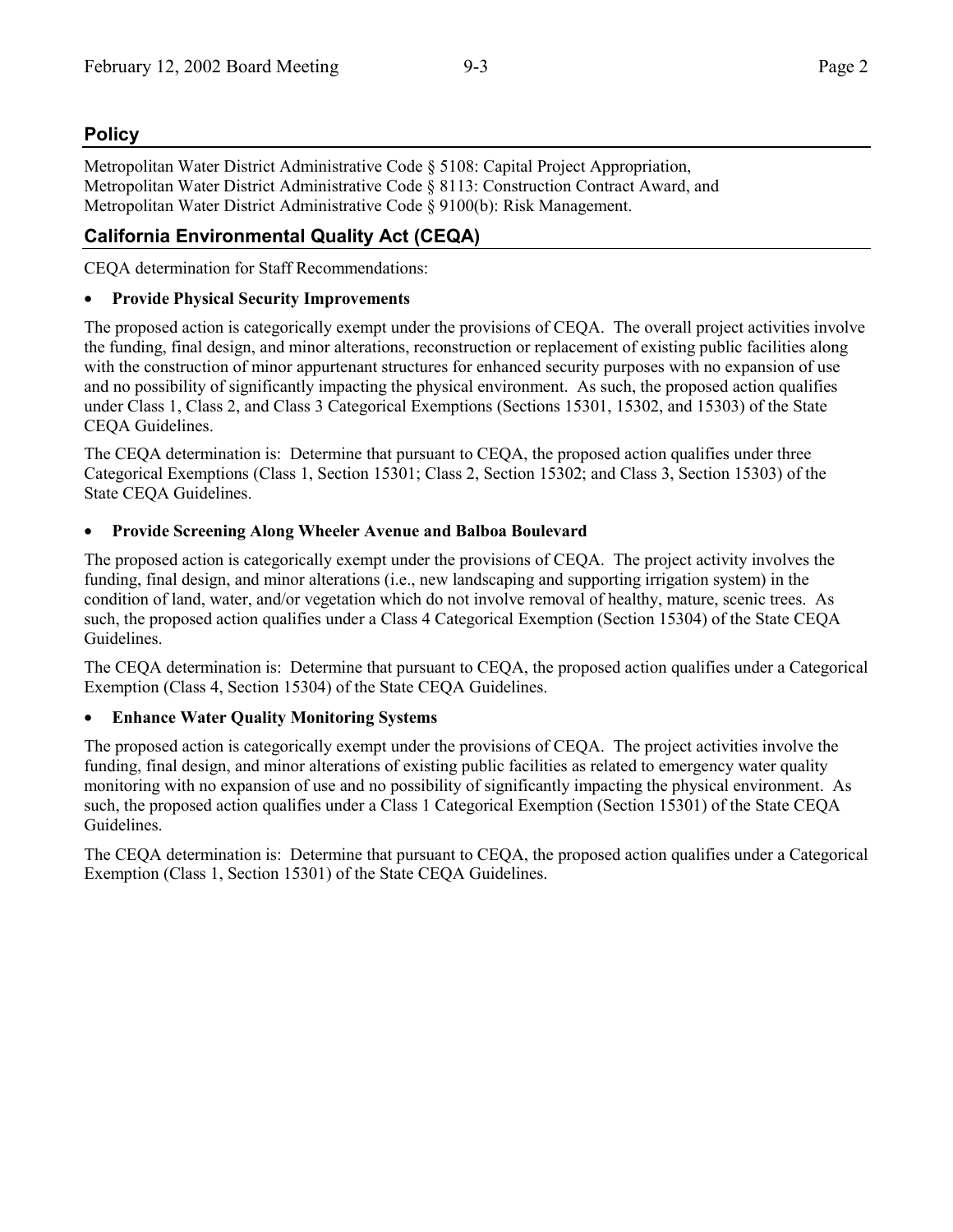## **Staff Recommendation**

Adopt the CEQA determinations for all projects described herein and

- a. Appropriate an increase of \$5.429 million to a total of \$6.429 million;
- b. Authorize the Chief Executive Officer to have all work performed; and
- c. Delegate to the Chief Executive Officer the authority to award competitively bid contracts in an amount not to exceed \$2 million per contract.

**Fiscal Impact:** \$5.429 million of non-budgeted CIP funds under Appropriation No. 15295. If the Board approves this recommendation, the fiscal year 2001/02 CIP expenditure plan will be adjusted as needed.

1/30/2002 *Jill T. Wicke Date*

*Manager, Water System Operations*

1/30/2002 *Date*

*Ronald R. Gastelum Chief Executive Officer*

**Attachment 1 – Detailed Report**

**Attachment 2 – Financial Statement**

BLA #1424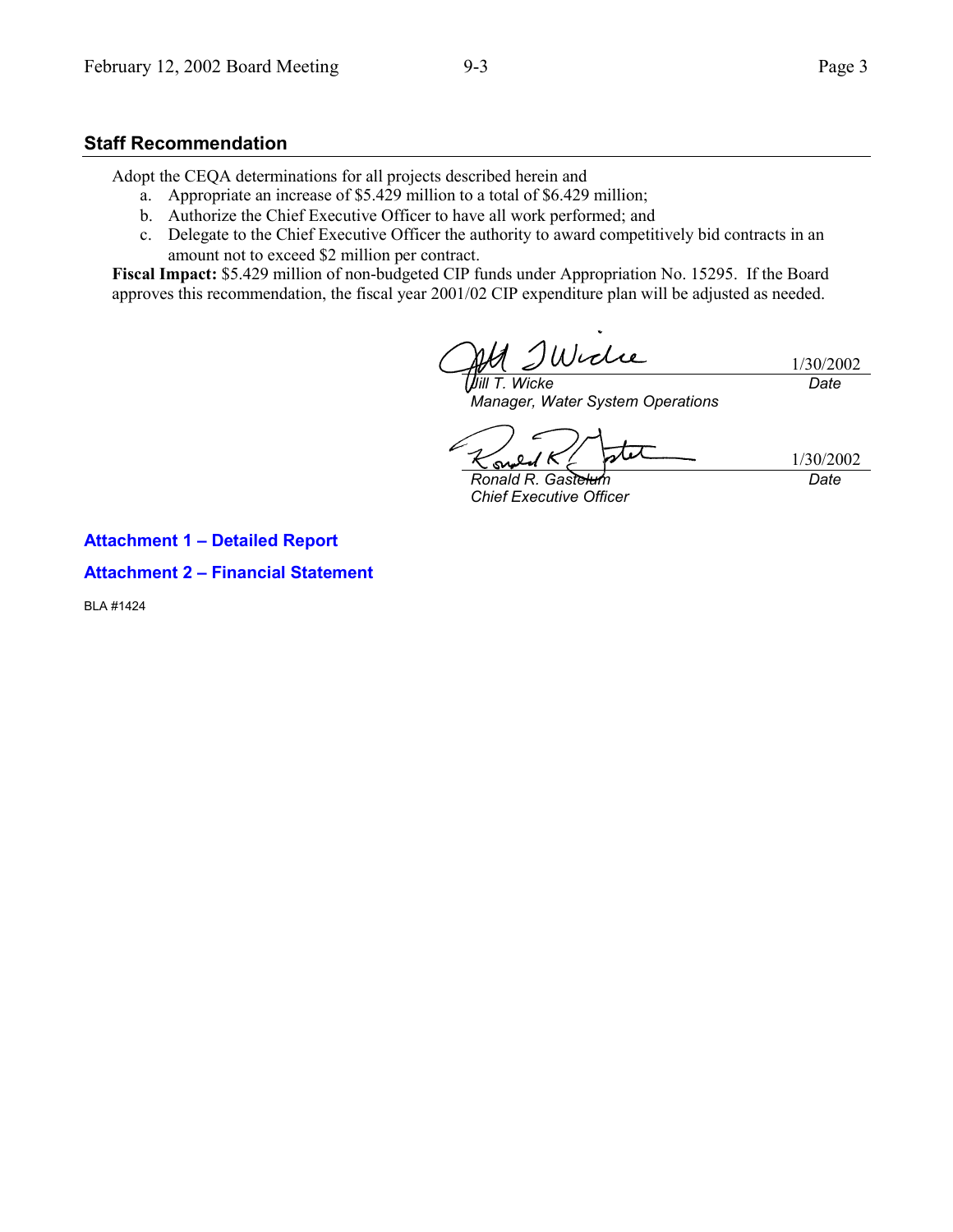### **Detailed Report**

In September 1996, the Board of Directors approved Appropriation No. 15295 in the amount of \$1 million for installing access control and surveillance systems for Metropolitan's facilities. Metropolitan conducted a pilot security installation at the Henry J. Mills Filtration Plant, which proved successful for security concerns identified at that time. A plan was developed to implement similar security systems at additional Metropolitan facilities, as appropriate, over a three-year period. To date, approximately \$500,000 has been expended on these projects.

Due to events of September 11, 2001, Metropolitan implemented heightened security measures. Metropolitan performed a comprehensive security threat assessment of its facilities to determine the potential risk of physical, chemical and biological threats.

Metropolitan has taken several immediate steps to secure its water conveyance, treatment, and distribution facilities. The frequency of water sampling has been increased, public access has been restricted, aerial and ground patrols of pipelines and aqueducts are being performed 7 days a week, and additional security forces are on duty 24 hours per day. However, additional protective action is deemed necessary.

#### *Provide Physical Security Improvements (\$3.719 million)*

A Security Analysis Committee has been established and is performing a comprehensive review and evaluation of Metropolitan's system to assess and prioritize vulnerability. This team includes Water System Operations (WSO) staff with expertise in the various operations of Metropolitan's system. Individual sub-groups were formed at each field location to conduct a security survey of the area, report the current security measures in place, and submit recommendations for enhancements to the Security Analysis Committee.

The Security Analysis Committee was charged with the following responsibilities:

- Identifying key facilities of strategic and operational importance that could be likely targets for terrorist attacks.
- Comparing and ranking the risk and consequence of terrorist attacks at those facilities.
- Recommending new security measures for each facility and estimating costs.
- Estimating the risk reduction at each facility if the recommended security measures were implemented.

The Committee has developed a methodology to measure and quantify the vulnerability of the facilities using a risk formula that assigns ratings to the facilities based on access, location, raw versus treated water, impact of disruption and type of attack (physical, chemical and/or biological).

To date, a security matrix has been developed covering Metropolitan facilities. The matrix identifies recommended security measures at each facility, priority rankings, costs and estimated effectiveness.

#### *Actions and Milestones*

- February 2002 Board authorization and funding
- April 2002 Prepare plans and specifications for competitive bid advertisement
- July 2002 Award contracts for equipment purchases and installation
- February 2003 Begin testing of equipment
- June 2003 Complete installation and startup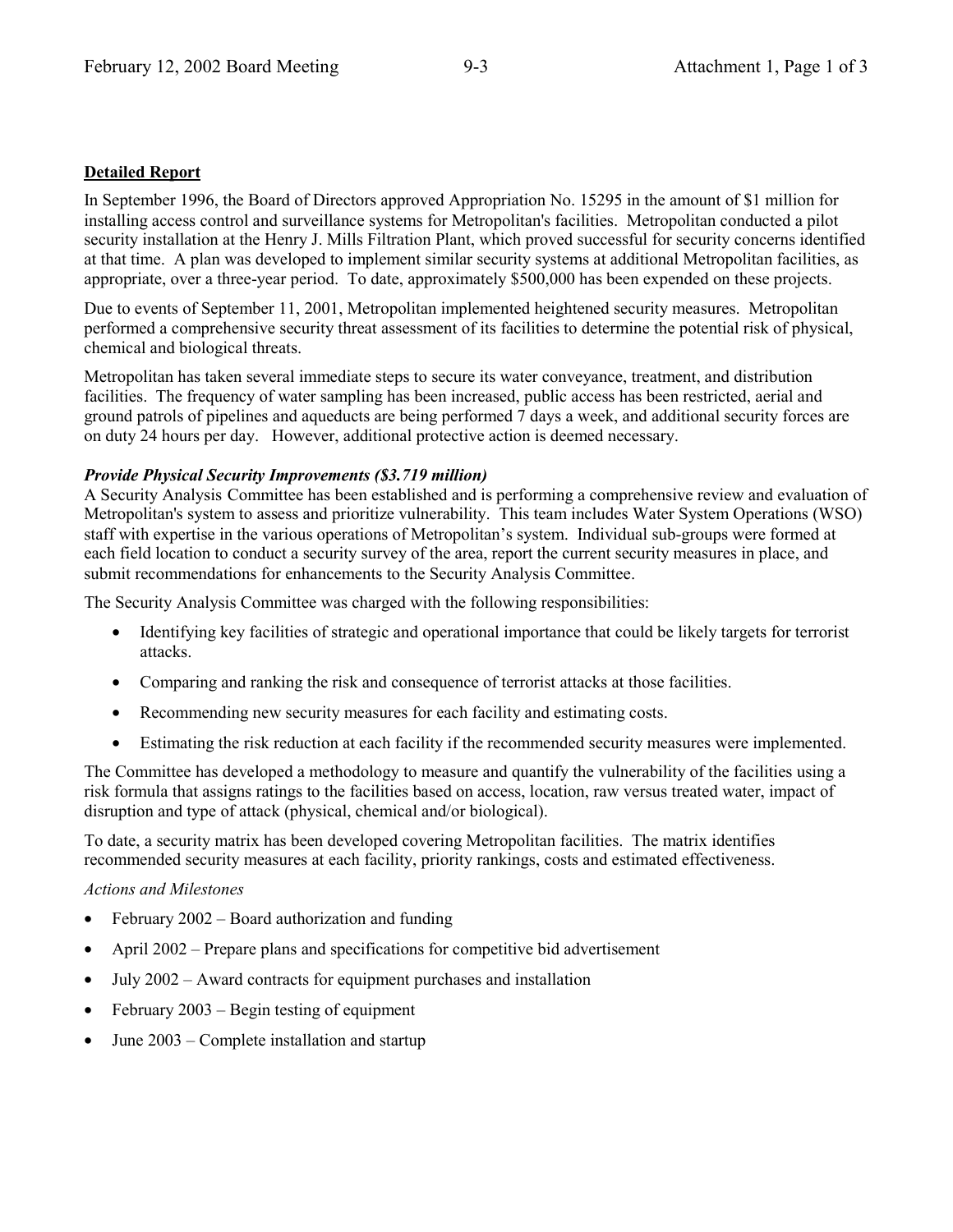#### *Provide Screening Along Wheeler Avenue and Balboa Boulevard (\$685,000)*

An additional security recommendation is to screen the Wheeler Avenue side of the F.E. Weymouth Filtration Plant and the Balboa Boulevard side of the Joseph Jensen Filtration Plant to limit views of the plants' interiors. The project areas are adjacent to residential development. At the Weymouth plant, the key structural and operational components and the heavy industrial and material storage areas of the plant are clearly visible along the entire length of the undeveloped Wheeler Avenue frontage, from the plant entrance gate down to the plant's southern property line. At the Jensen plant, the entire site is visible from the higher Balboa Boulevard overlook near San Fernando Road.

The project consists of planting trees and shrubs and installing automatic, below-grade irrigation systems to provide security screening of the Weymouth plant and the Jensen plant. Security screening is required along a 2,500-linear-foot stretch of Wheeler Avenue and a 2,000-linear-foot stretch along Balboa Boulevard. The landscape screening will obscure and soften the views.

#### *Actions and Milestones*

- February 2002 Board authorization and funding
- March 2002 Prepare plans and construction specifications for competitive bid advertisement
- April 2002 Award construction contracts
- July 2002 Complete construction

#### *Enhance Water Quality Monitoring Systems (\$1.186 million)*

To improve Metropolitan's ability to quickly detect changes in water quality throughout the distribution system, a real-time water quality monitoring system is proposed for implementation as part of this security enhancement program. This project includes design, purchase of equipment, fabrication, and installation of a remote water quality monitoring system at 25 remote sites. Data from these 25 sites are representative of the water quality in the entire distribution system. At each site, real-time pressure, chlorine residual, turbidity, pH and specific conductivity data will be tied into the existing SCADA system.

The system will provide the Eagle Rock Operations Control Center and the local Area Control Centers with realtime water quality information throughout the distribution system. This information will allow quick operational response to changes in water quality resulting from acts of terrorism, earthquakes, pipeline breaks, other contaminant intrusion, loss of chlorine residual or other causes.

In addition, improved water contaminant monitoring equipment will enhance our response time to intentional or accidental raw and treated water contamination. These measures include the purchase and installation of "early warning" instrumentation for sensing the possibility of intentional contamination of water with biological and chemical agents. Monitoring equipment will be located at strategic locations throughout Metropolitan's system, and additional instrumentation will be placed at the Water Quality Laboratory for protection of laboratory personnel and enhanced analytical capabilities.

While enhancing in-house capabilities to respond to contamination emergencies, Metropolitan will utilize, as required, other specialized laboratories, state and/or federal agencies to address radiological, biological and chemical agents for which we have limited or restricted capabilities.

#### *Actions and Milestones*

- February 2002 Board authorization and funding
- March 2002 Prepare plans and specifications for competitive bid advertisement
- June 2002 Award contracts for equipment purchases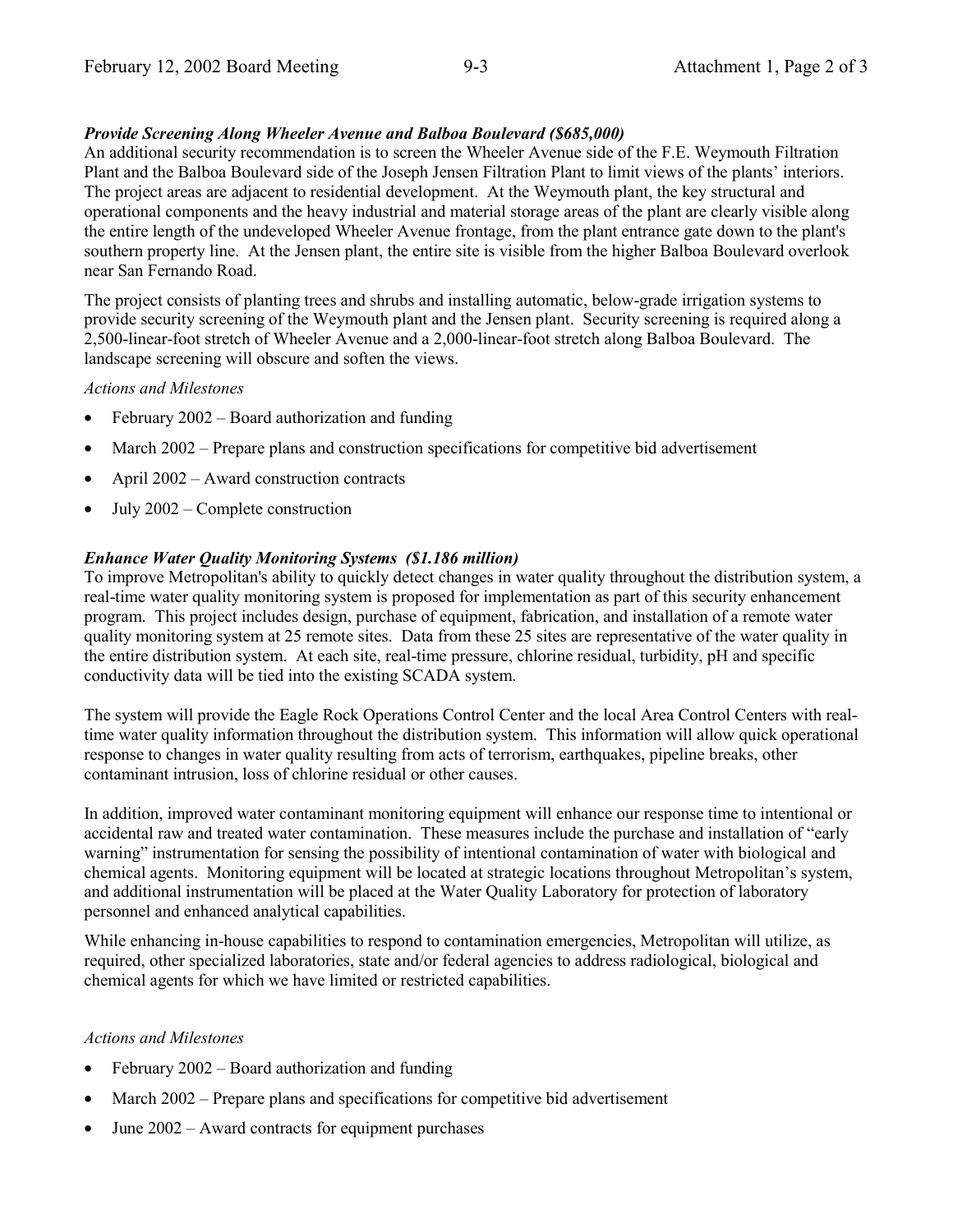- August 2002 Begin testing of prototype system
- September 2002 Begin construction and installation of system
- March 2003 Complete installation and startup

Attachment 2 contains the breakdown of the total estimated costs for these projects. These projects were reviewed by the CIP evaluation team and recommended to proceed. The CIP will be adjusted to reflect the appropriate amount.